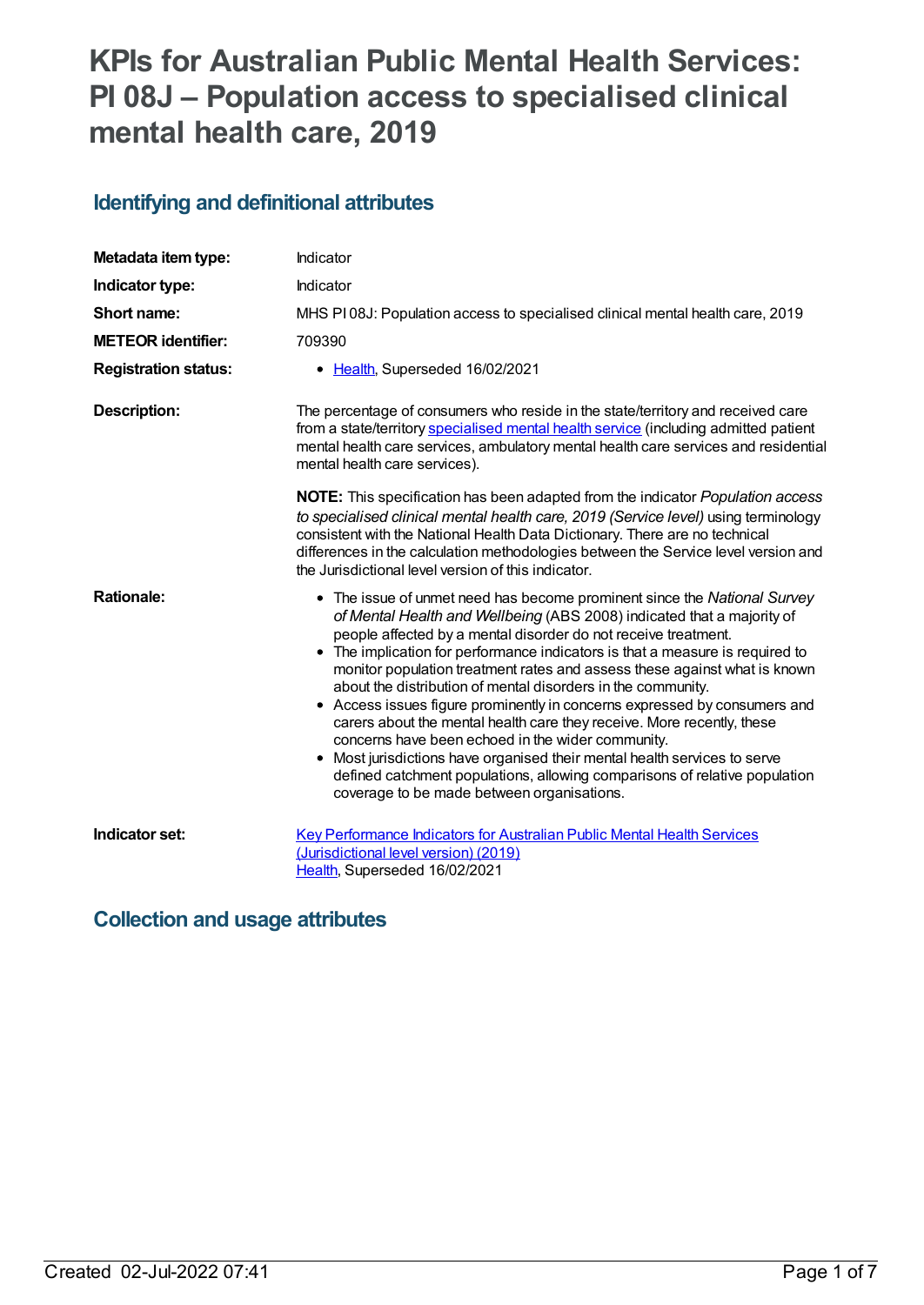| <b>Computation description:</b> | Coverage/Scope:                                                                                                                                                                                                                                                                                                                                                                                                                                                                                                                                                                                                                            |
|---------------------------------|--------------------------------------------------------------------------------------------------------------------------------------------------------------------------------------------------------------------------------------------------------------------------------------------------------------------------------------------------------------------------------------------------------------------------------------------------------------------------------------------------------------------------------------------------------------------------------------------------------------------------------------------|
|                                 | State/territory public specialised mental health services.                                                                                                                                                                                                                                                                                                                                                                                                                                                                                                                                                                                 |
|                                 | Mental health consumers for which a unique person identifier was not recorded, that<br>is non-uniquely identifiable consumers are excluded.                                                                                                                                                                                                                                                                                                                                                                                                                                                                                                |
|                                 | Methodology:                                                                                                                                                                                                                                                                                                                                                                                                                                                                                                                                                                                                                               |
|                                 | Reference period for 2019 performance reporting: 2017–18.                                                                                                                                                                                                                                                                                                                                                                                                                                                                                                                                                                                  |
|                                 | Requires a count of individuals receiving services provided by state/territory mental<br>health services in the reference period. That is, consumers who received services<br>in the reference period in more than one service setting, or by more than one<br>specialised mental health service organisation, should only be counted once. No<br>additional service utilisation thresholds have been set for this indicator. This<br>approach has been taken to allow:                                                                                                                                                                    |
|                                 | • 'assessment only' cases to be included (i.e. individuals receiving only one<br>service contact) because these are regarded as a significant and valid<br>service provided by specialised mental health services; and<br>• all service contacts to be included in defining whether a person receives a<br>service, including those delivered 'on behalf' of the consumer i.e. where the<br>consumer does not directly participate. This approach has been taken to<br>ensure that the role of state and territory mental health services in providing<br>back up as tertiary specialist services to other health providers is recognised. |
| <b>Computation:</b>             | Consumers receiving care from services outside their state/territory of usual<br>residence are in-scope for reporting.<br>(Numerator $\div$ Denominator) x 100                                                                                                                                                                                                                                                                                                                                                                                                                                                                             |
| Numerator:                      | Number of individuals recorded on jurisdictional mental health information systems<br>as receiving one or more service events from state/territory public specialised<br>mental health services (including admitted patient, ambulatory and residential<br>services) in the reference period.                                                                                                                                                                                                                                                                                                                                              |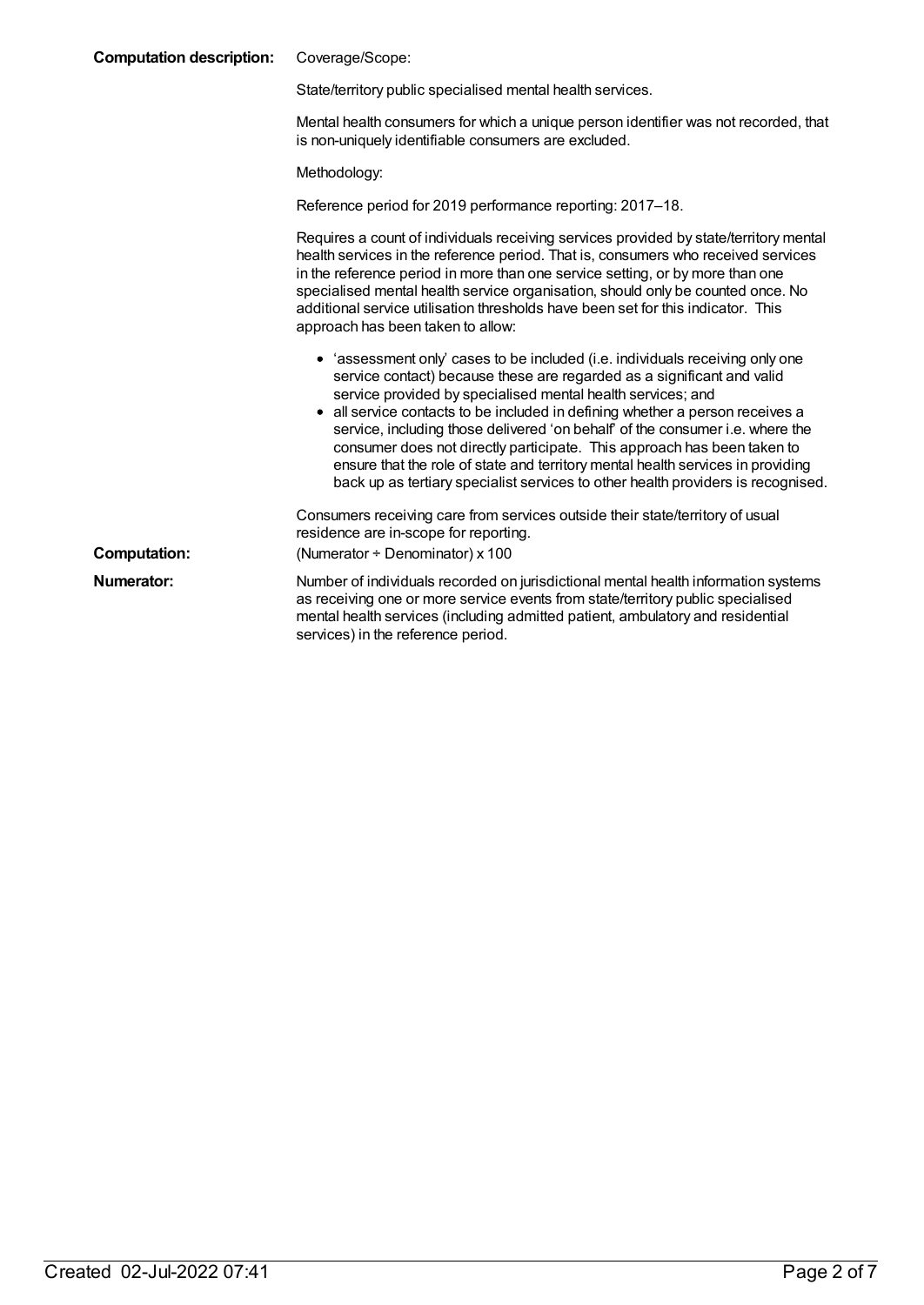#### **Data Element**

Person—person identifier

**Data Source**

[State/territory](file:///content/402135) community mental health care data

**Guide for use**

Data source type: Administrative by-product data

### **Data Element / Data Set**

**Data Element**

Person—person identifier

**Data Source**

[State/territory](file:///content/426458) admitted patient data

**Guide for use**

Data source type: Administrative by-product data

#### **Data Element / Data Set**

#### **Data Element**

Person—person identifier

**Data Source**

Department of Veterans' Affairs (DVA)

**Guide for use**

Data source type: Administrative by-product data

#### **Denominator:** Total population

**Denominator data elements:**

#### **Data Element / Data Set**

#### **Data Element**

Person—estimated resident population of Australia

**Data Source**

ABS Estimated resident population (total [population\)](file:///content/393625)

**Guide for use**

Data source type: Census-based plus administrative by-product data

#### **Data Element / Data Set**

#### **Data Element**

Person—estimated resident population of Australia

**Data Source**

ABS [Indigenous](file:///content/585472) estimates and projections

**Guide for use**

Data source type: Census-based plus administrative by-product data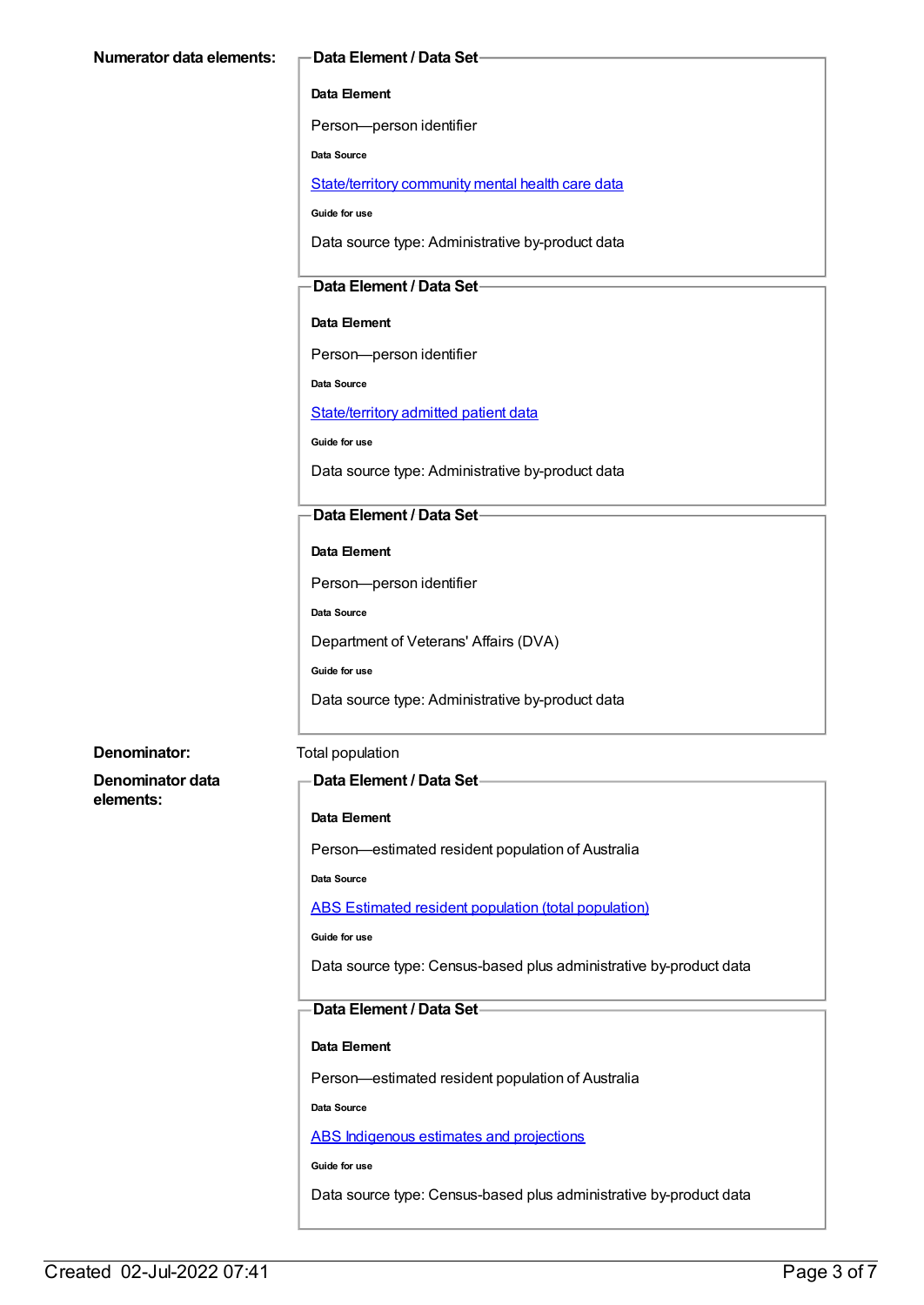**Disaggregation:** Service variables: nil.

Consumer attributes: age, sex, Socio-Economic Indexes for Areas (SEIFA), remoteness, Indigenous status. Disaggregated data excludes missing or not reported data.

All disaggregated data are to be calculated as at the first service event for the reporting period, that is, any in-scope admission, residential episode or service contact, even if an ongoing event is underway at the start of the reporting period. In cases where a null value is returned, the first valid result is to be used.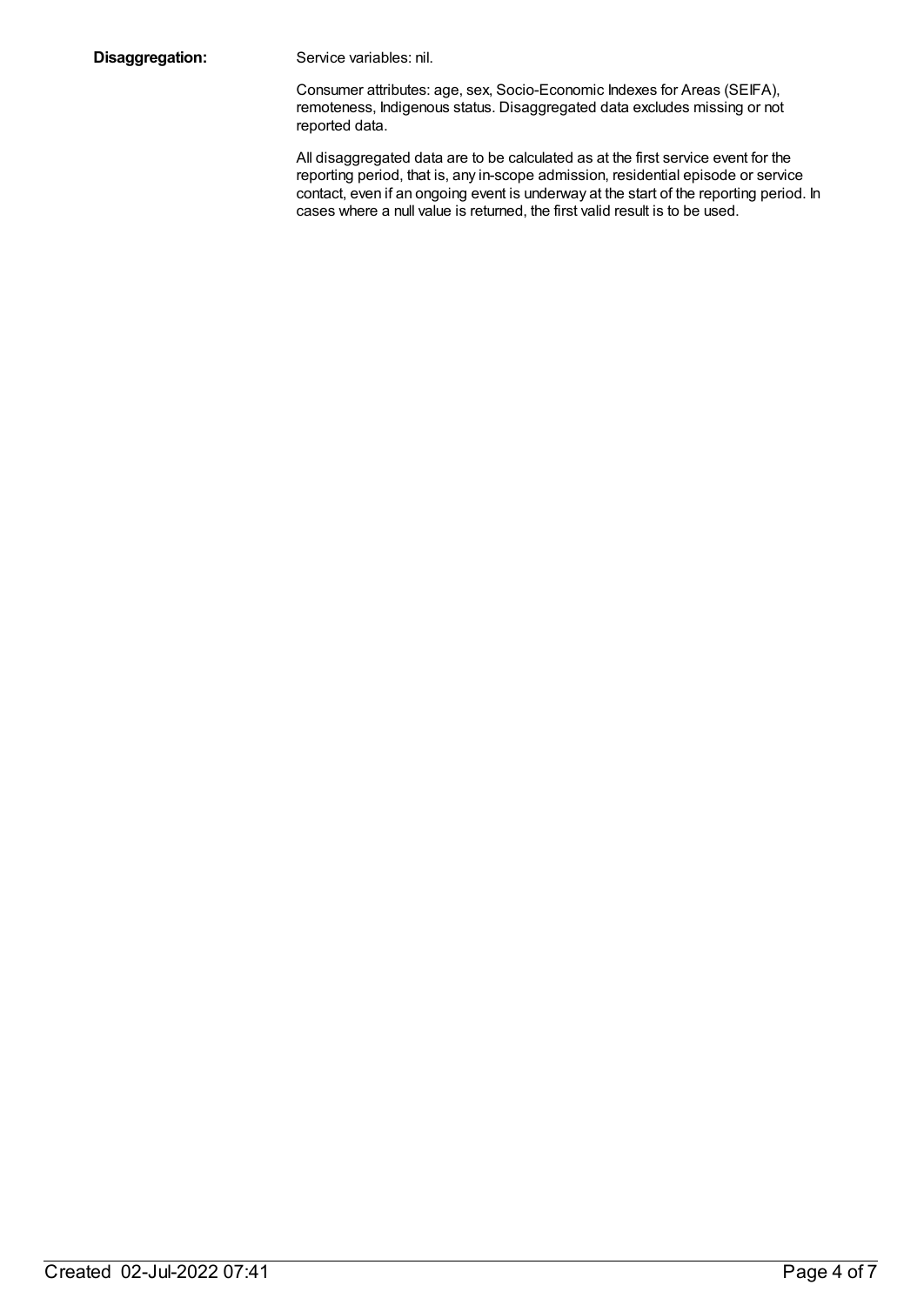#### **Disaggregation data elements:**

#### **Data Element / Data Set**

**Data Element**

Person—age

**Data Sources**

[State/territory](file:///content/426458) admitted patient data

[State/territory](file:///content/402135) community mental health data

[State/territory](file:///content/630460) residential mental health data

**Guide for use**

Data source type: Administrative by-product data

#### **Data Element / Data Set**

**Data Element**

Person—area of usual residence

**Data Source**

[State/territory](file:///content/426458) admitted patient data

[State/territory](file:///content/402135) community mental health data

[State/territory](file:///content/630460) residential mental health data

#### **Guide for use**

Used for disaggregation by remoteness and SEIFA

#### **Data Element / Data Set**

**Data Element**

Person—Indigenous status

**Data Source**

[State/territory](file:///content/426458) admitted patient data

[State/territory](file:///content/402135) community mental health data

[State/territory](file:///content/630460) residential mental health data

### **Data Element / Data Set**

**Data Element**

Person—sex

**Data Source**

[State/territory](file:///content/426458) admitted patient data

[State/territory](file:///content/402135) community mental health data

[State/territory](file:///content/630460) residential mental health data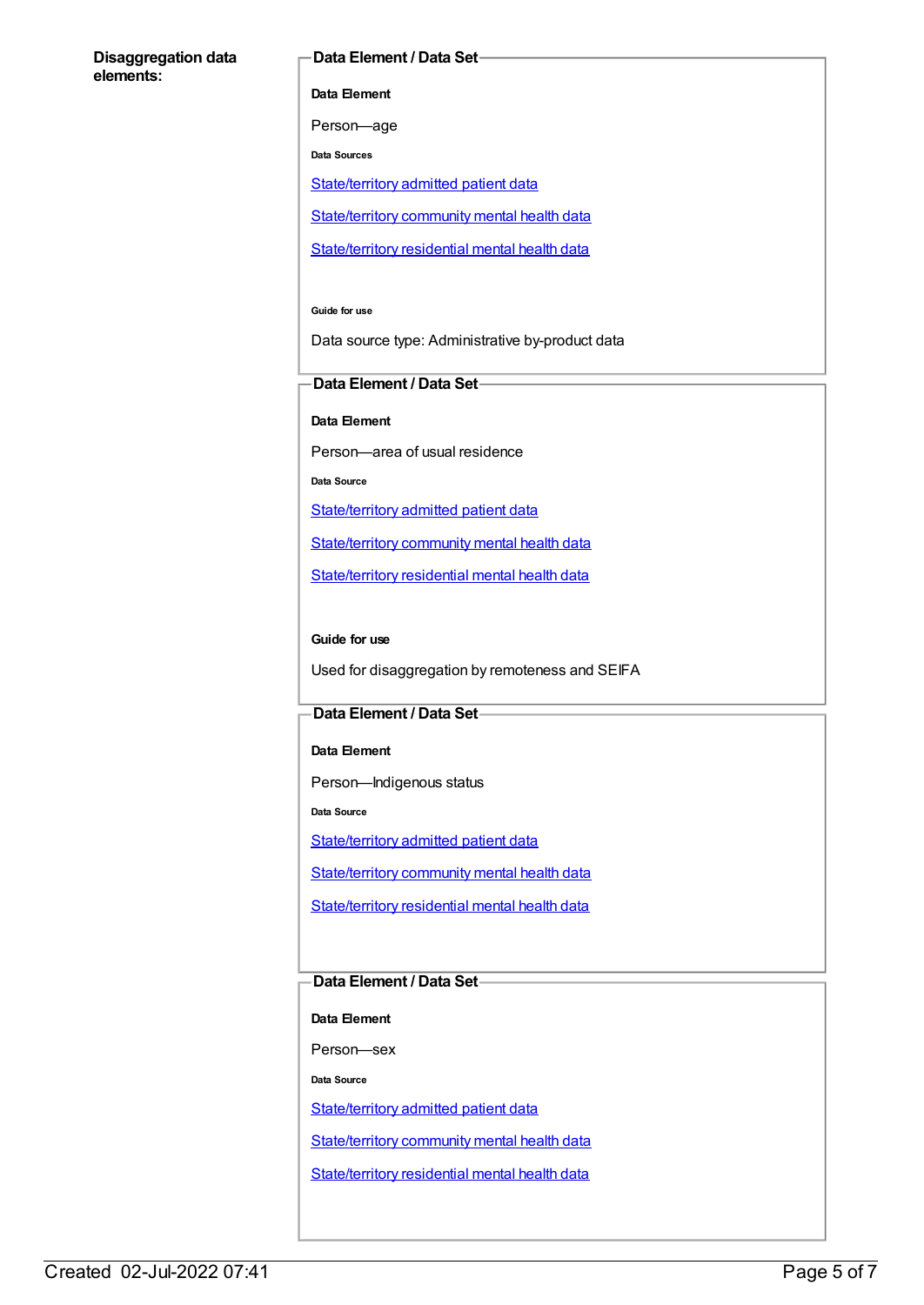## **Representational attributes**

| <b>Representation class:</b> | Percentage |
|------------------------------|------------|
| Data type:                   | Real       |
| Unit of measure:             | Person     |
| Format:                      | N[NN].N    |
|                              |            |

## **Indicator conceptual framework**

| <b>Framework and</b> | Accessible |
|----------------------|------------|
| dimensions:          |            |

## **Accountability attributes**

| <b>Benchmark:</b>                                  | State/territory level                                                                                                                                                                                                                                                                                                                                                                                                                                                                                                                                                                                                                                                                                                                                                                                                                                                                                                                                                                                                                                                                                                                                                                                                                                                                                                                                                                                                                                                             |
|----------------------------------------------------|-----------------------------------------------------------------------------------------------------------------------------------------------------------------------------------------------------------------------------------------------------------------------------------------------------------------------------------------------------------------------------------------------------------------------------------------------------------------------------------------------------------------------------------------------------------------------------------------------------------------------------------------------------------------------------------------------------------------------------------------------------------------------------------------------------------------------------------------------------------------------------------------------------------------------------------------------------------------------------------------------------------------------------------------------------------------------------------------------------------------------------------------------------------------------------------------------------------------------------------------------------------------------------------------------------------------------------------------------------------------------------------------------------------------------------------------------------------------------------------|
| Further data development /<br>collection required: | This indicator cannot be accurately constructed using the Community mental health<br>care and Admitted patient care NMDSs because the data sets do not include<br>unique patient identifiers that allow linkage across data sets.                                                                                                                                                                                                                                                                                                                                                                                                                                                                                                                                                                                                                                                                                                                                                                                                                                                                                                                                                                                                                                                                                                                                                                                                                                                 |
|                                                    | Accurate construction of this indicator at a national level requires separate indicator<br>data to be provided individually by states and territories.                                                                                                                                                                                                                                                                                                                                                                                                                                                                                                                                                                                                                                                                                                                                                                                                                                                                                                                                                                                                                                                                                                                                                                                                                                                                                                                            |
|                                                    | Development of state-wide unique patient identifiers within all mental health<br>NMDSs is needed to improve this capacity.                                                                                                                                                                                                                                                                                                                                                                                                                                                                                                                                                                                                                                                                                                                                                                                                                                                                                                                                                                                                                                                                                                                                                                                                                                                                                                                                                        |
|                                                    | When data for this indicator are requested, jurisdictions are required to answer<br>whether a state-wide unique client identifier system is in place, or some<br>comparable approach has been used in the data analysis to allow tracking of<br>service utilisation by an individual consumer across all public specialised mental<br>health services in the jurisdiction. Collection of this information is aimed at<br>assessing the degree of consistency between jurisdictions in data reported.                                                                                                                                                                                                                                                                                                                                                                                                                                                                                                                                                                                                                                                                                                                                                                                                                                                                                                                                                                              |
| <b>Other issues caveats:</b>                       | • As defined populations may receive services from a state/territory service<br>other than their resident state/territory, this measure is not a 'pure' indicator of<br>mental health service performance but more about service utilisation by the<br>population they serve. However, it is regarded as an important indicator to<br>understand the overall relationship of the state/territory mental health service<br>in relation to its resident population needs.<br>• Resource allocation based on psychiatric epidemiology, associated<br>morbidity and disability, mortality and socio-demographic factors is generally<br>regarded as resulting in more equitable distribution of resources in relation to<br>local need than funding strategies based on service-utilisation and population<br>size alone. This indicator advances these concepts by creating scope in the<br>future to compare expected treatment rates to actuals.<br>• This measure does not consider the roles of primary mental health care or the<br>specialist private mental health sector. While people who received care from<br>specialist non-government organisations are not counted, it is expected that<br>the majority of these people will be captured by the activities of clinical<br>services.<br>• This measure may under-report levels of service access in areas where<br>persons are able to access public sector mental health services across<br>jurisdictional boundaries. |
| <b>Source and reference attributes</b>             |                                                                                                                                                                                                                                                                                                                                                                                                                                                                                                                                                                                                                                                                                                                                                                                                                                                                                                                                                                                                                                                                                                                                                                                                                                                                                                                                                                                                                                                                                   |
| <b>Reference documents:</b>                        | Australian Bureau of Statistics (ABS) 2008. National survey of mental health and<br>wellbeing: summary of results, Australia, 2007. ABS cat. no. 4326.0. Canberra:<br>ABS.                                                                                                                                                                                                                                                                                                                                                                                                                                                                                                                                                                                                                                                                                                                                                                                                                                                                                                                                                                                                                                                                                                                                                                                                                                                                                                        |
|                                                    | National Mental Health Performance Subcommittee (NMHPSC) 2013. Key                                                                                                                                                                                                                                                                                                                                                                                                                                                                                                                                                                                                                                                                                                                                                                                                                                                                                                                                                                                                                                                                                                                                                                                                                                                                                                                                                                                                                |

Performance Indicators for Australian Public Mental Health Services, 3rd edn.

Canberra: NMHPSC.